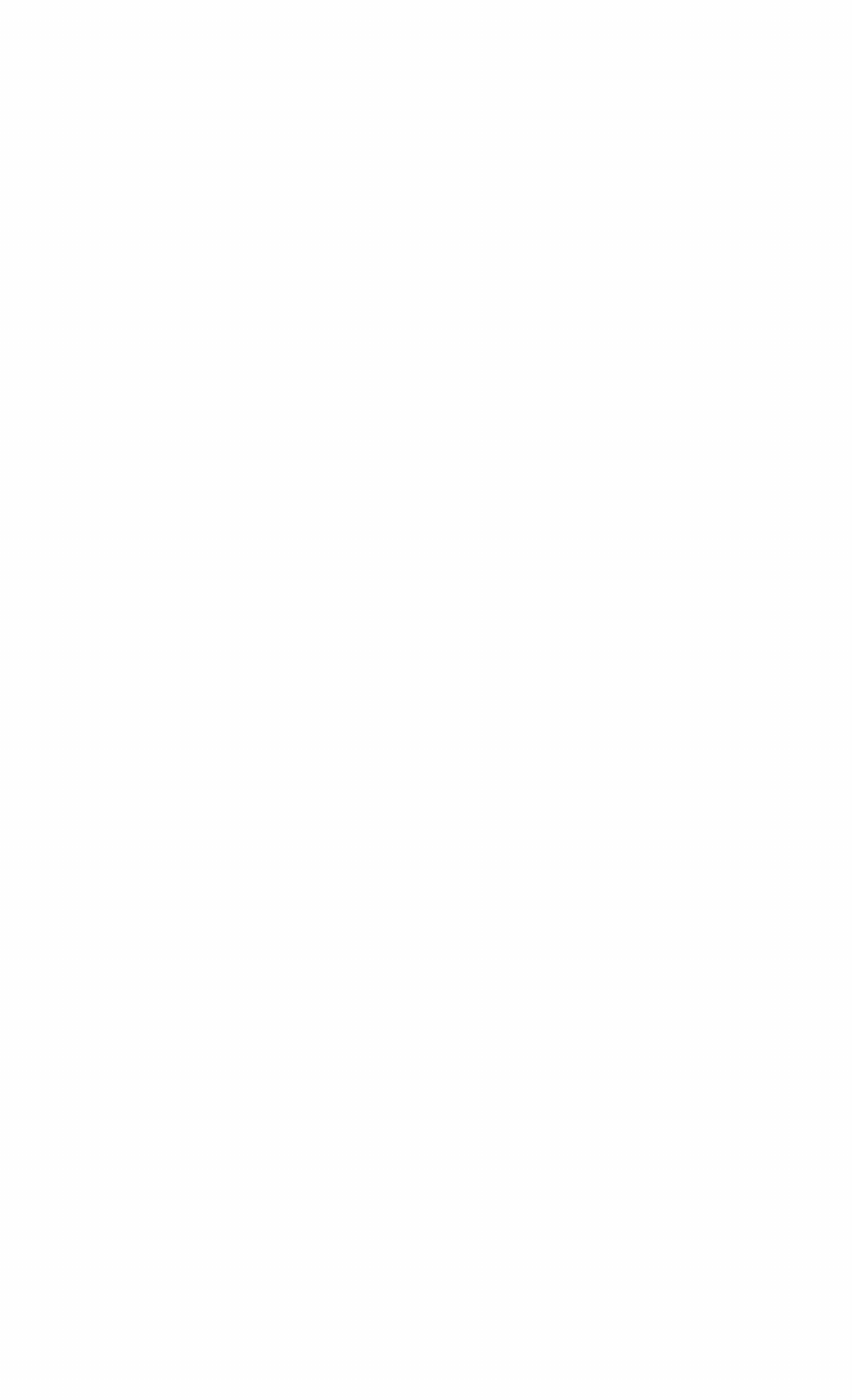| (229) Forfeited Asset Sharing<br>(304) CDBG Grant Fund<br>(305) Capital Projects Fund<br>(401) County Debt Service | \$<br>423.07<br>\$<br>.00<br>87,497.51<br>.00 |
|--------------------------------------------------------------------------------------------------------------------|-----------------------------------------------|
| <b>TOTAL</b>                                                                                                       | \$282,921.04                                  |
| <b>PAYROLL 05/31/02</b>                                                                                            |                                               |
| (101) General Fund<br>(222) E911 Fund<br>(304) CDBG Fund                                                           | \$406,526.41<br>3,413.52<br>\$<br>3,368.39    |

#### TOTAL

#### \$ 413,308.32

#### IN RE: AUTHORIZATION TO TRANSFER FUNDS FROM IDA 1995A- REFUND ACCOUNT TO SCHOOL FUND FACILITIES ACCOUNT

Mrs. Ralph stated at the Dinwiddie County Board of Supervisors Meeting (May 1,2002), approval was granted for a total payment of \$21 ,583.00 to BCWH. However, the funds need to be transferred to the School Account # 260 001501-0100 (Facilities) from the General Fund so the School Board can make the payment to BCWH Professional Services. She requested authorization to transfer \$21,583.00 to the facilities account for that payment.

Upon Motion of Mr. Moody, Seconded by Mr. Haraway, Mr. Moody, Mr. Haraway, Mr. Bowman, Mr. Bracey voting "Aye",

BE IT RESOLVED by the Board of Supervisors of Dinwiddie County, Virginia that the transfer of \$21,583 from the IDA 1995A - Refund Account to the School Fund Facilities Account # 260 001501-0100 is approved.

#### IN RE: SUPPLEMENTAL APPROPRIATIONS #4 AND #5 - FY02 SCHOOL BOARD

The County Administrator stated she received the following requests from Dr. Leland Wise, Jr., Superintendent of Schools.

"Supplemental appropriation #4 represents \$255,623 in additional state funding due to our increased ADM (average Daily Membership) as of March 31, 2002. We would like to allocate these funds to maintenance. These funds will be used to complete various maintenance jobs in all division facilities including painting and cleaning, additional paving and concrete work, boiler repair and updates, playground equipment and landscaping, fencing replacement and repair, k-5 facilities updating of toilets and related equipment and replacement of maintenance vehicles. These funds will help to "catch up" on items that have been postponed or delayed due to budget limitations or reductions in the capital outlay fund requests during the past few years." The maintenance items are included in the following project list:

# Dinwiddie County Public Schools Maintenance and Facility Budget Projects (2002-2003)

| <b>Dinwiddie Elementary School</b>                         |      |
|------------------------------------------------------------|------|
| <b>Repair &amp; Replacement</b>                            |      |
| Install handicap ramp for stage (A.D.A.)                   | 2002 |
| Install appropriate handicapped access ramp for stage area | 2002 |
| Remove two large trees from playground area                | 2002 |
|                                                            |      |

**BOOK 15 PAGE 286** 

JUNE 5, 2002

Fiscal Year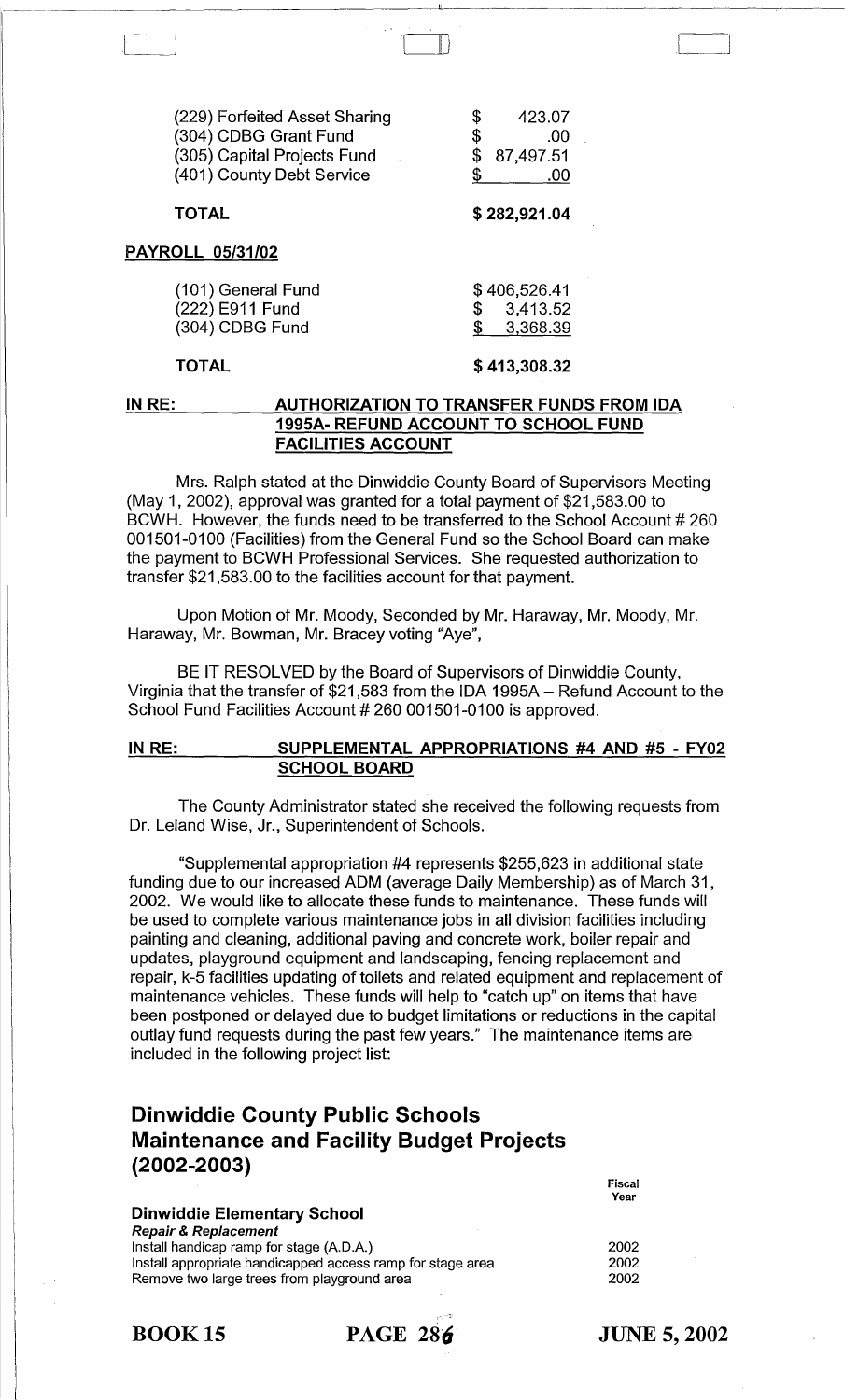| Hang cork strips in designated areas of hallways<br>Inspection of current playground equipment<br>Spread sufficient layer of mulch in playground equipment area (safety)<br>Roof inspection<br>Clean & paint front columns<br>Paint baseball field bleachers<br>Cut and remove 2 trees in playground area<br>Install additional electrical outlets in classrooms and offices<br><b>Major or New Projects</b>                                                                                                                                                                                                                                                                                                                                                                                                                                                                                                                                                                                                                                                                                                                                                                                                                                                                                                                                                                                            | 2002<br>2002<br>2002<br>2002<br>2002<br>2002<br>2002<br>2002                                                                                                                                         |
|---------------------------------------------------------------------------------------------------------------------------------------------------------------------------------------------------------------------------------------------------------------------------------------------------------------------------------------------------------------------------------------------------------------------------------------------------------------------------------------------------------------------------------------------------------------------------------------------------------------------------------------------------------------------------------------------------------------------------------------------------------------------------------------------------------------------------------------------------------------------------------------------------------------------------------------------------------------------------------------------------------------------------------------------------------------------------------------------------------------------------------------------------------------------------------------------------------------------------------------------------------------------------------------------------------------------------------------------------------------------------------------------------------|------------------------------------------------------------------------------------------------------------------------------------------------------------------------------------------------------|
| Renovate and reduce "low dividing wall" in Library<br>Install additional playground equipment to meet needs of K - 5 program<br>Install exterior bell system and speaker system to allow for return of<br>students after drills<br><b>Equipment</b>                                                                                                                                                                                                                                                                                                                                                                                                                                                                                                                                                                                                                                                                                                                                                                                                                                                                                                                                                                                                                                                                                                                                                     | 2002<br>2002<br>2002                                                                                                                                                                                 |
| Install age-appropriate playground equipment and landscaping<br>Provide appropriate custodial & cleaning equipment                                                                                                                                                                                                                                                                                                                                                                                                                                                                                                                                                                                                                                                                                                                                                                                                                                                                                                                                                                                                                                                                                                                                                                                                                                                                                      | 2002<br>2002                                                                                                                                                                                         |
| <b>Dinwiddie High School</b><br><b>Repair &amp; Replacement</b><br>Replace damaged wall tile (ceramic) in Band Room and Gym Hall<br>Repair concrete overhang in English wing<br>Paint 5 classrooms<br>Paint 2 exterior cafeteria doors<br><b>Paint Field House</b><br>Paint stadium restrooms<br>Repair or replace exterior door (cafeteria hall)<br>Repair or replace interior door (English hall)<br>Repair or replace interior door (Girls' locker room)<br>Repair or replace interior door (Boy's locker room)<br>Repair or replace 4 interior doors (Gymnasium)<br>Repair or replace 2 water fountains (Gymnasium)<br>Replace floor electrical recepticals with pole-type (Business Rooms)<br>Repair or replace restroom partition (Girls' Restroom - English wing)<br>Repair or replace restroom partition (Boy's Restroom - English wing)<br>Repair or replace restroom partition (Girls' Restroom - Cafeteria area)<br>Replace light fixtures (Girls' restroom - English wing)<br>Replace light fixtures (Boy's restroom - English wing)<br>Repair Agriculture Shop brick wall (hole remains from renovation)<br>Install steel access platform for fuel tank<br><b>Major or New Projects</b><br>Pave major portion of the parking lots<br>Replace gymnasium floor<br>Replace fence around stadium<br>Install fence around HVAC equipment<br><b>Equipment</b><br>Replace 30 classroom telephones | 2002<br>2002<br>2002<br>2002<br>2002<br>2002<br>2002<br>2002<br>2002<br>2002<br>2002<br>2002<br>2002<br>2002<br>2002<br>2002<br>2002<br>2002<br>2002<br>2002<br>2002<br>2002<br>2002<br>2002<br>2002 |
| Dinwiddie Middle School<br><b>Repair &amp; Replacement</b><br>Replace carpets in modular classrooms<br>Replace ramps and porches of modular classrooms<br>Repair concrete library steps<br><b>Major or New Projects</b><br>Install two additional mobile classrooms (Move from Midway)<br>Paint basement hallway<br>Create new gravel or paved parking lot (teachers/parents) SAFETY ISSUE<br>Install "split air condition" system for "Head-In" room in Library                                                                                                                                                                                                                                                                                                                                                                                                                                                                                                                                                                                                                                                                                                                                                                                                                                                                                                                                        | 2002<br>2002<br>2002<br>2002<br>2002<br>2002<br>2002                                                                                                                                                 |
| <b>Midway Elementary School</b><br><b>Repair &amp; Replacement</b><br>Install handrails for stage steps                                                                                                                                                                                                                                                                                                                                                                                                                                                                                                                                                                                                                                                                                                                                                                                                                                                                                                                                                                                                                                                                                                                                                                                                                                                                                                 | 2002<br>2002                                                                                                                                                                                         |

| <b>INSIAN HARVES IOI STAGE STEPS</b>                                       | ZUUZ |
|----------------------------------------------------------------------------|------|
| Install appropriate handicapped access ramp for stage                      | 2002 |
| Install "adult sized" water fountain on second floor                       | 2002 |
| Install appropriate parking lot signs ("Handicapped", "Staff", "Visitors") | 2002 |
| Paint appropriate parking lines, arrows, and crosswalk area                | 2002 |
| Wash second story windows                                                  | 2002 |
| Remove several large trees from playground area and from around building   | 2002 |
| (roots undermining foundation)                                             |      |
| Repair or replace wooden ramps and/or steps                                | 2002 |
|                                                                            |      |

 $\bar{\tau}$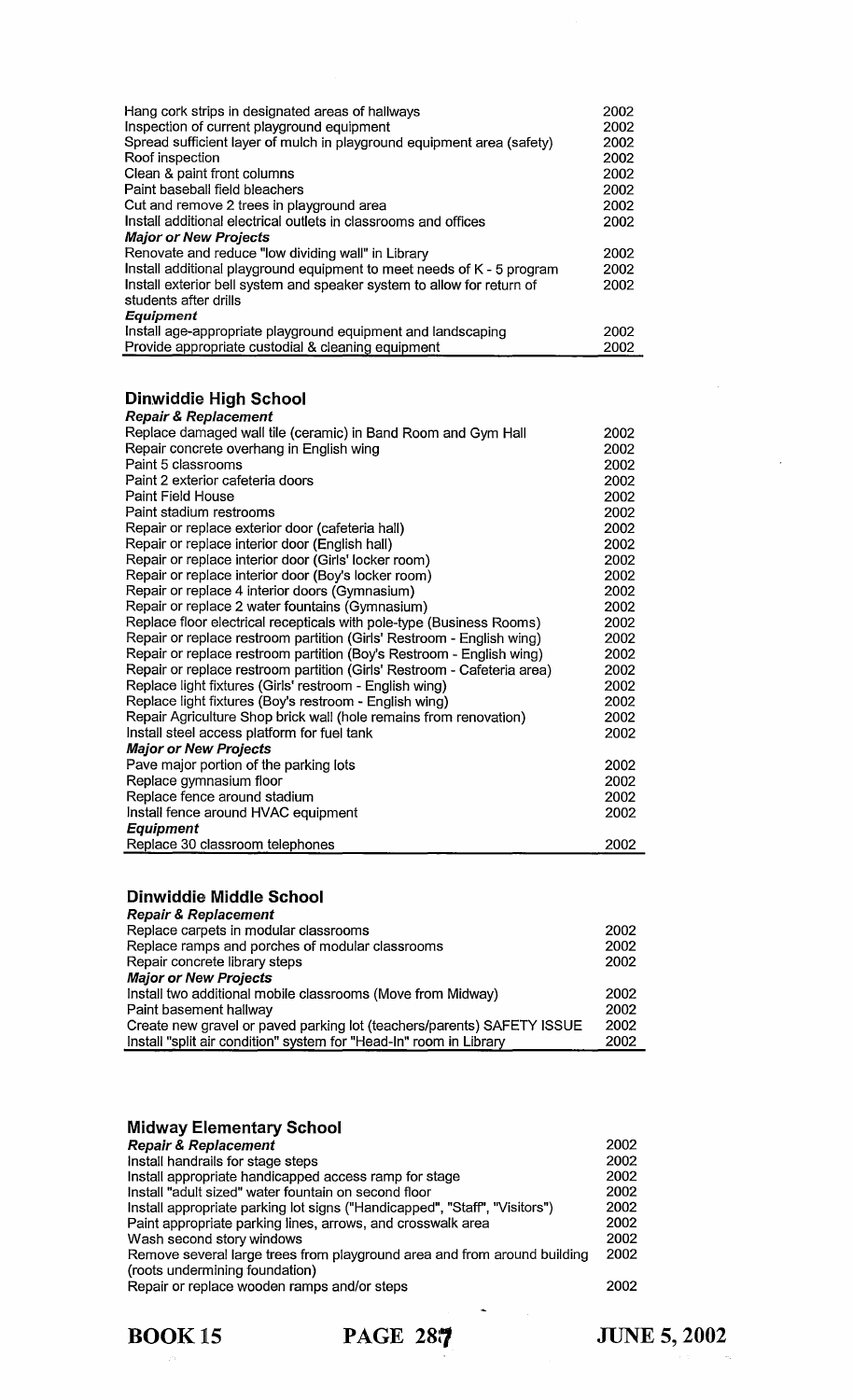| Repair of modular classroom roofs                                      | 2002 |
|------------------------------------------------------------------------|------|
| Replace modular classroom carpet                                       | 2002 |
| Repair or replace modular classroom skirting                           | 2002 |
| Spread sufficient layer of mulch in playground equipment area (Safety) | 2002 |
| Landscaping (annual)                                                   | 2002 |
| <b>Major or New Projects</b>                                           |      |
| Replace boiler                                                         | 2002 |
| Replace flooring in gymnasium restrooms                                | 2002 |
| Repave basketball court                                                | 2002 |
| Install exterior security lights                                       | 2002 |
| <b>Equipment</b>                                                       |      |
| Purchase additional four additional "walkie-talkies"                   | 2002 |
| Install four eliptical mirrors in stairwells (security)                | 2002 |
| Replace old playground equipment with new "age appropriate" equipment  | 2002 |

 $\sqcup$ 

 $\sim$   $\frac{2}{3}$ 

# **Rohoic Elementary School**

------------

| <b>Repair &amp; Replacement</b>                                                         |      |
|-----------------------------------------------------------------------------------------|------|
| Replace all hallway and cafeteria ceiling tiles                                         | 2002 |
| Repair outdoor fences and locks                                                         | 2002 |
| Repair floor tile in gymnasium                                                          | 2002 |
| Replace all toilet seats and tissue holders in hall bathrooms                           | 2002 |
| Repair damage due to leaks in modular #141/142                                          | 2002 |
| Repair or replace wooden steps and ramps to all modular classrooms                      | 2002 |
| <b>Major or New Projects</b>                                                            |      |
| Install security lighting to north and west parking lot                                 | 2002 |
| Replace all bathroom fixtures throughout building                                       | 2002 |
| Install sidewalk between 5th grade modular classrooms and modular<br>classroom #141/142 | 2002 |
|                                                                                         |      |

## **Southside Elementary School**

| <b>Repair &amp; Replacement</b>                                     |      |  |  |
|---------------------------------------------------------------------|------|--|--|
| Replace all broken and unsecured light covers                       |      |  |  |
| Replace main office blinds with new mini-blinds                     | 2002 |  |  |
| Re-finish stage (sand and varnish)                                  | 2002 |  |  |
| Address and repair all cracks in exterior brick walls               | 2002 |  |  |
| Repaint flag pole                                                   | 2002 |  |  |
| Replace or repair outside water fountain                            | 2002 |  |  |
| Address all handicap ramps and rails                                |      |  |  |
| Repair or replace wooden steps or ramps                             |      |  |  |
| <b>Major or New Projects</b>                                        |      |  |  |
| Address and replace plumbing with age-appropriate size units        | 2002 |  |  |
| Install three additional mobile classrooms (HEADSTART)              |      |  |  |
| Install exterior security lights                                    |      |  |  |
| Address playground (add equipment to meet K-5 needs, regrade/reseed |      |  |  |
| former modular area)                                                |      |  |  |

#### **Sunnyside Elementary School**

| <b>Repair &amp; Replacement</b>                                                  |      |
|----------------------------------------------------------------------------------|------|
| Replace some damaged ceiling tiles (due to past roof leaks)                      | 2002 |
| Replace some light fixtures in building                                          | 2002 |
| Computer network wiring should be incased in conduit. (Some hanging from         | 2002 |
| ceiling)                                                                         |      |
| Replace kitchen tile (safety & health hazard)                                    | 2002 |
| Repair or replace wooden steps or ramps                                          | 2002 |
| Repair rusted floor molding around kitchen office                                | 2002 |
| <b>Major or New Projects</b>                                                     |      |
| Install water fountains in modular classrooms                                    | 2002 |
| Install additional electrical outlets throughout the building (Fire Marshall has | 2002 |
| cited extension cords)                                                           |      |
| Install exterior security lights                                                 | 2002 |
| Repair roof                                                                      | 2002 |
| Install additional mobile classroom                                              | 2002 |
|                                                                                  |      |
|                                                                                  |      |

#### **Alternative Education Center (Old McKenny Elementary School)**

|  |  | Paint exterior boards covering windows to protect particle board | 2002 |
|--|--|------------------------------------------------------------------|------|
|  |  |                                                                  |      |

## **Maintenance Department**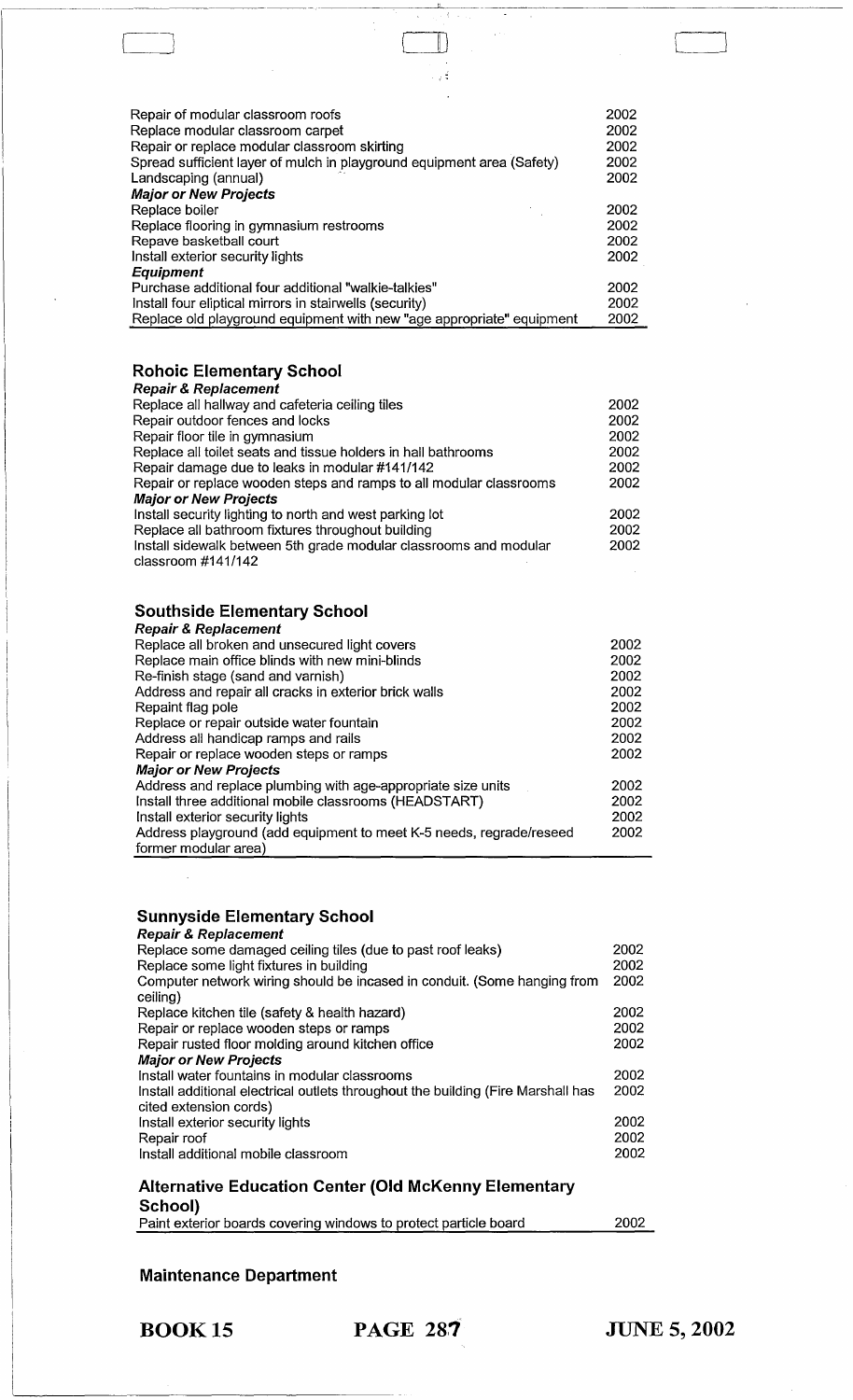| <b>Transportation Department</b><br><b>Major or New Project</b>      |      |
|----------------------------------------------------------------------|------|
| Repair or Replace HVAC System                                        | 2002 |
| Repair Roof                                                          | 2002 |
| Upgrade electrical system                                            | 2002 |
|                                                                      |      |
| District-Wide                                                        | 2002 |
| <b>Major or New Project</b>                                          | 2002 |
| *Repair and/or replace wooden steps and ramps at all schools (total) | 2002 |

#### SUPPLEMENTAL APPROPRIATION #5 - FY02

"The Dinwiddie County School Board budget for FY2002 was approved in the spring of 2001. The following appropriations (Supplemental Appropriation #5) represent revenue contributed and/or donated for specified purposes:

| \$6,972 | <b>Total</b> |                                        |
|---------|--------------|----------------------------------------|
| \$1,050 | Donations    | Specified for the volunteer conference |
| \$50    | Fees         | Specified for the "Ropes Course"       |
| \$400   | Donations    | Specified for mentors.                 |
| \$4,000 | Donations    | Specified for Project DEAR salaries    |
| \$1,472 | Donations    | Specified for court service youth      |

This represents additional funding of \$6,972, which we wish to allocate to O.Y.C.S.

The Dinwiddie County School Board reviewed this information at its May 14, 2002 meeting, voted to amend its FY2002 Budget for these funds and to seek the supplemental appropriation from the Board of Supervisors."

The County Administrator recommended that the Board approve Supplemental Appropriation #4 with the contingency that none of the funds be expended on items that were included and then value engineered out of the CIP. Remaining bond funds should be used for those items.

Mr. Bracey commented the maintenance items do not include the costs. In the past, the School Board always provided an itemized list. Who is going to be handling these funds? Mr. Worner replied he would be happy to supply an itemized cost list to the Board and they would comply with the contingencies recommended by the County Administrator.

Upon Motion of Mr. Moody, Seconded by Mr. Haraway, Mr. Moody, Mr. Haraway, Mr. Bowman voting "Aye", Mr. Bracey voting "Nay",

BE IT RESOLVED by the Board of Supervisors of Dinwiddie County, Virginia that the School Board's request for the supplemental appropriation #4 listed above is approved with the contingency that none of the funds be expended on items that were included and then value engineered out of the CIP; and

BE IT FURTHER RESOLVED by the Board of Supervisors of Dinwiddie County, Virginia that the School Board's request for supplemental appropriation #5 listed above is approved as presented.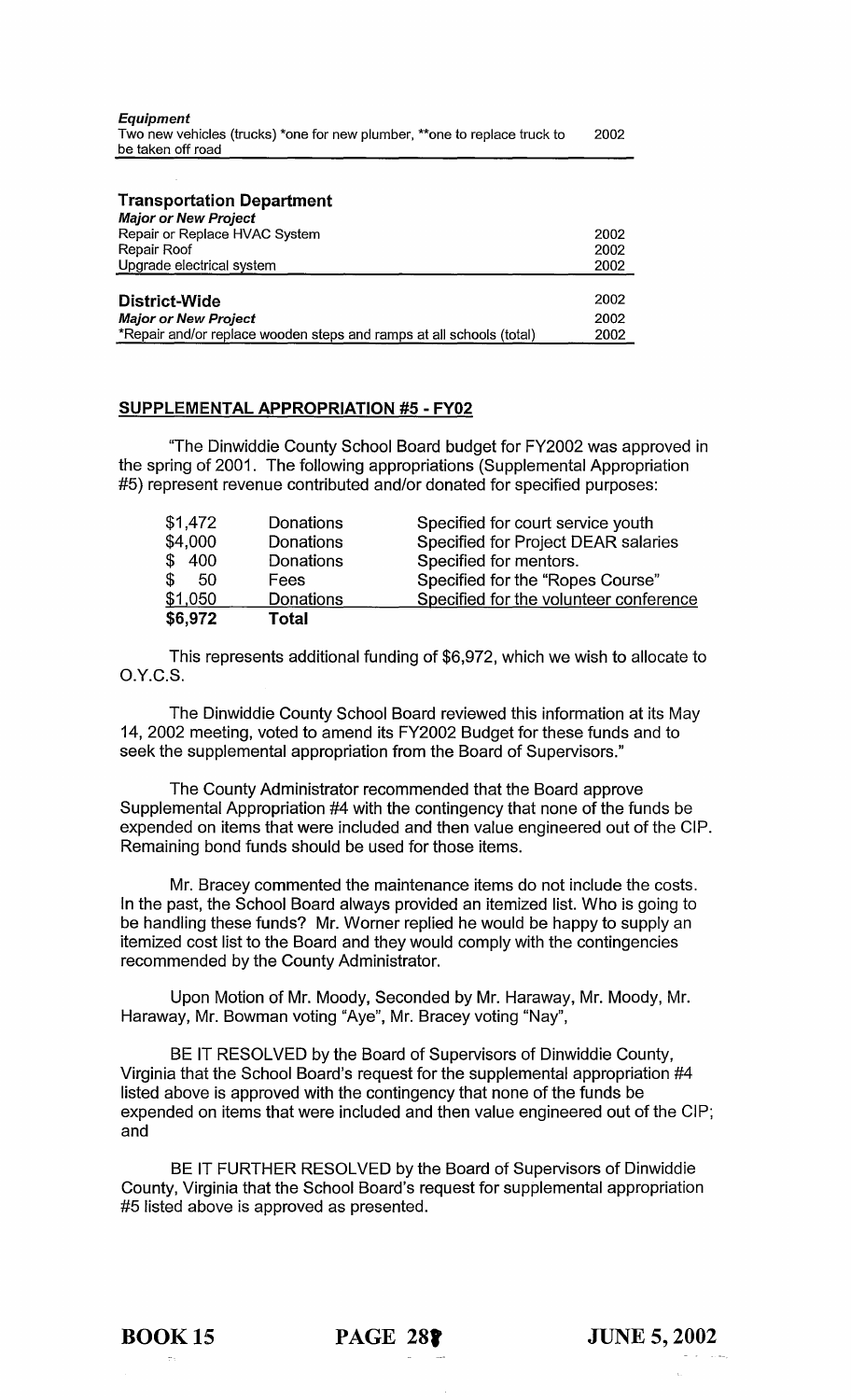#### **IN RE: CITIZEN COMMENTS**

Mr. Bracey asked if there were any citizens signed up to speak or present who wished to address the Board during this portion of the meeting.

The following citizens came forward to address the Board:

- 1. Michael W. Bratschi, 23500 Cutbank Road, McKenney, Virginia, came before the Board with the following comment and questions:
	- a. He supported waiting six months to adopt the Comprehensive Land Use Plan.
	- b. Why Deputies are present at Board meetings/who is paying them?
	- c. When was the CIP public hearing held?
	- d. Did the money for carpet come from the 2002-2003 budget?

#### **IN RE: AUTHORIZATION TO NAME NEW AIRPORT ENTRANCE ROAD - BECK-CHAPPELL DRIVE**

David Ploeger, Airport Manager, came forward and stated per your request I met with the agencies involved in the naming of the new airport entrance road. Mr. Caywood at VDOT stated that the Department would leave the decision of the road name to the County. We discussed the issue of naming the service road and the new entrance road "Airport Road", the same as the current entrance road. Mr. Caywood had no objection to the name, but stated that the new entrance road will have a separate route number from the current entrance road (due to the fact that the service road joining them is considered a private road). This would create a situation where "Airport Road" would have two separate route numbers associated with it. Mr. James Bland, with the Virginia Department of Aviation who funded the service road, stated that they will have no input with regard to the name of the service road. Mr. Scheid stated that, with regard to all three roads being named "Airport Road', it is unusual for a road to have a 90 degree intersection without changing names (and this road would have two such intersections). However, this situation has occurred in other roads in the County. At its meeting on May 21<sup>st</sup> the Airport Authority discussed this issue. Several variations of "Airport Road" were discussed (South Airport Road, East Airport Road, ect.) as well as other possible names. It is the belief of the Authority that there are already too many roads in the vicinity of the airport with the "Airport" or something similar associated with them and they did not wish to further complicate the situation. In order to help prevent confusion regarding road names, and to honor two men who contributed greatly to the development of the airport, the Airport Authority requests that the new entrance road be named "Beck-Chappell Drive".

Upon Motion of Mr. Haraway, Seconded by Mr. Moody, Mr. Moody, Mr. Haraway, Mr. Bowman, Mr. Bracey voting "Aye",

BE IT RESOLVED by the Board of Supervisors of Dinwiddie County, Virginia that Airport Authority is authorized to name the new entrance road "Beck-Chappell Drive".

#### **IN RE: AUTHORIZATION TO ISSUE MANUAL CHECK - AIRPORT AUTHORITY STATE REIMBURSEMENT**

The County Administrator stated the Airport Authority has been waiting for VDOT to issue a check in the amount of \$230,000 for the new road. However, VDOT must send the funds to the County and then we will have to write a check to the Airport Authority. She requested authorization to issue a manual check to the Airport Authority in the amount of the check from VDOT once the County receives the funds.

BOOK 15 **PAGE 288 JUNE 5,2002**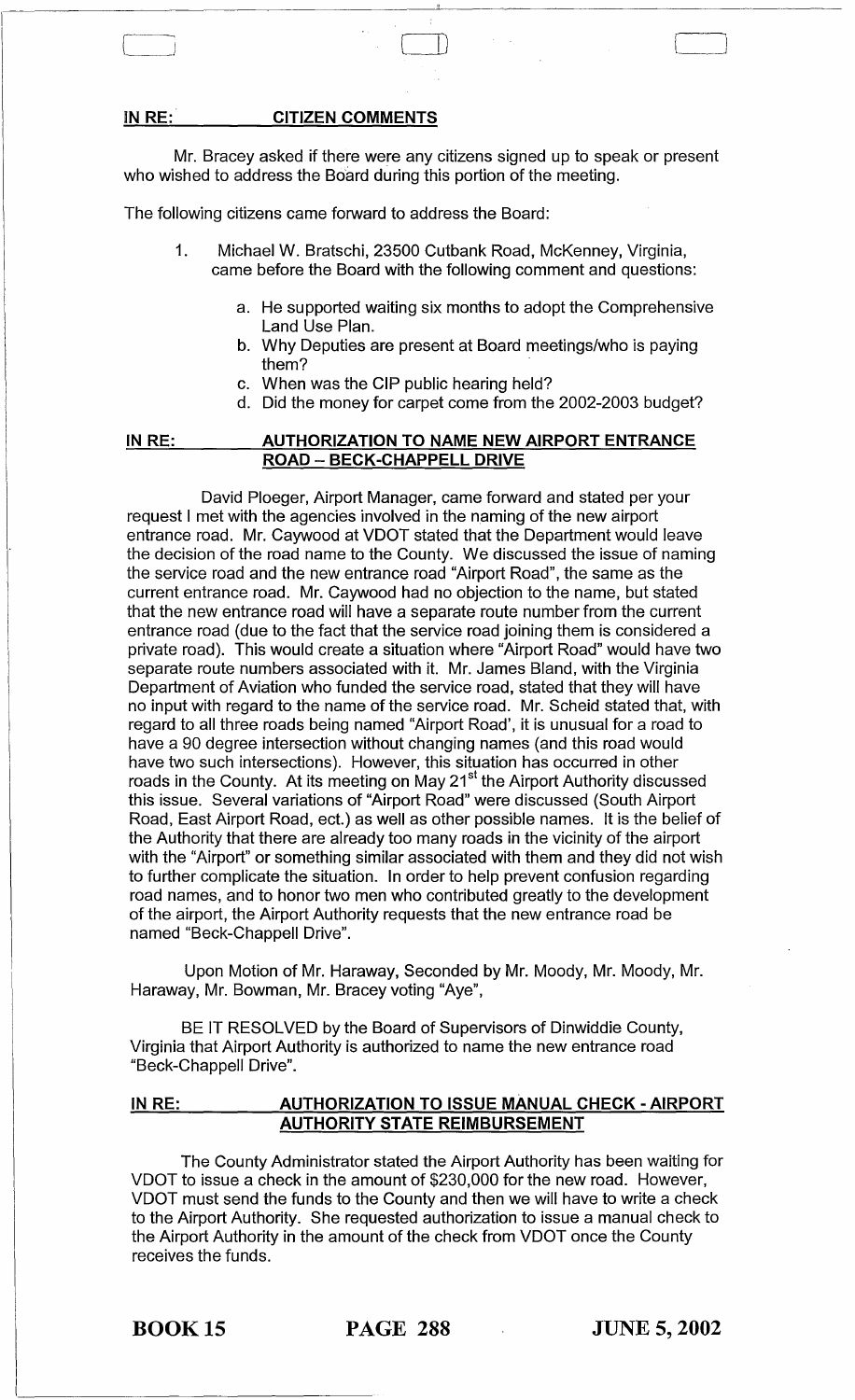Upon Motion of Mr. Haraway, Seconded by Mr. Moody, Mr. Moody, Mr. Haraway, Mr. Bowman, Mr. Bracey voting "Aye",

BE IT RESOLVED by the Board of Supervisors of Dinwiddie County, Virginia that Staff is authorized to issue a manual check to the Airport Authority in the amount of the check from VDOT once the County receives the funds.

#### **IN RE: CITIZENS COMMENTS CONT'**

2. Mr. Dwayne Person, 3900 Shoreview Drive, Sutherland, VA, neighborhood watch coordinator for River Road Farm Subdivision, presented the Board with a petition to pass a resolution to forward VDOT to install "Watch for Children" signs for the safety of the Children in the neighborhood. He also commented he supported waiting six months in order to provide time for the citizens to review the Comprehensive Land Use Plan.

#### **IN RE: STATEMENT PRIOR TO PUBLIC HEARING**

Mr. William C. Scheid, Director of Planning, came forward to make the following statement prior to the Public Hearings.

"As previously requested by the Board of Supervisors, Draft copies of the Planning Commission Meeting minutes have been made available to the public prior to this meeting as well as copies on the table at the rear of this meeting room. The purpose of doing so is to expedite the hearing process without compromising the publics' access to pertinent information. It is noted that the Board has been given various information on all of the hearing(s) to include, the application, zoning map, adjacent property owner list, locational map(s), proffers (if applicable), soils data, comprehensive land use maps and references, etc. With this information noted, I will proceed with the case(s)."

## **INRE: PUBLIC HEARING - COMPREHENSIVE LAND USE PLAN**

This being the time and place as advertised in the Dinwiddie Monitor on May 22, 2002 and May 29, 2002, for the Board of Supervisors of Dinwiddie County, Virginia to conduct a Public Hearing to receive public comment on the County's Comprehensive Land Use Plan.

Mr. Scheid stated State Code requires the local planning commission to prepare and recommend a comprehensive land use plan for the physical development of the territory within its jurisdiction and every governing body shall adopt a comprehensive plan for the territory under its jurisdiction. Section 15.2- 2230 of the State Code requires the review of this plan at least once every five years. With the above in mind, the Board of Supervisors chose to create an Advisory Committee to assist the Planning Commission in the review and development of an updated comprehensive land use plan. The Committee held many meetings during the past 1-1/<sub>2</sub> years in which public participation was encouraged. The Advisory Committee met with the Planning Commission in December 2001 and "handed off' the plan to the Planning Commission for them to hold their public hearing. The public hearing of the Planning Commission was held on January 9, 2002. There was no one in attendance opposing the Plan. On a unanimous vote of 7-0, the Planning Commission sent the Plan Update to the Board of Supervisors with a recommendation of approval. The Board of Supervisors held a workshop on the Comp Plan update on April 17<sup>th</sup>. Mr. Turner of Landmark Design Group reviewed with the Board the Plan, in general, and summarized some of the events I have stated herein. The public hearing was advertised for this evening for the Board of Supervisors to hold its Comprehensive Land Plan Update.

Mr. Bracey opened the Public Hearing.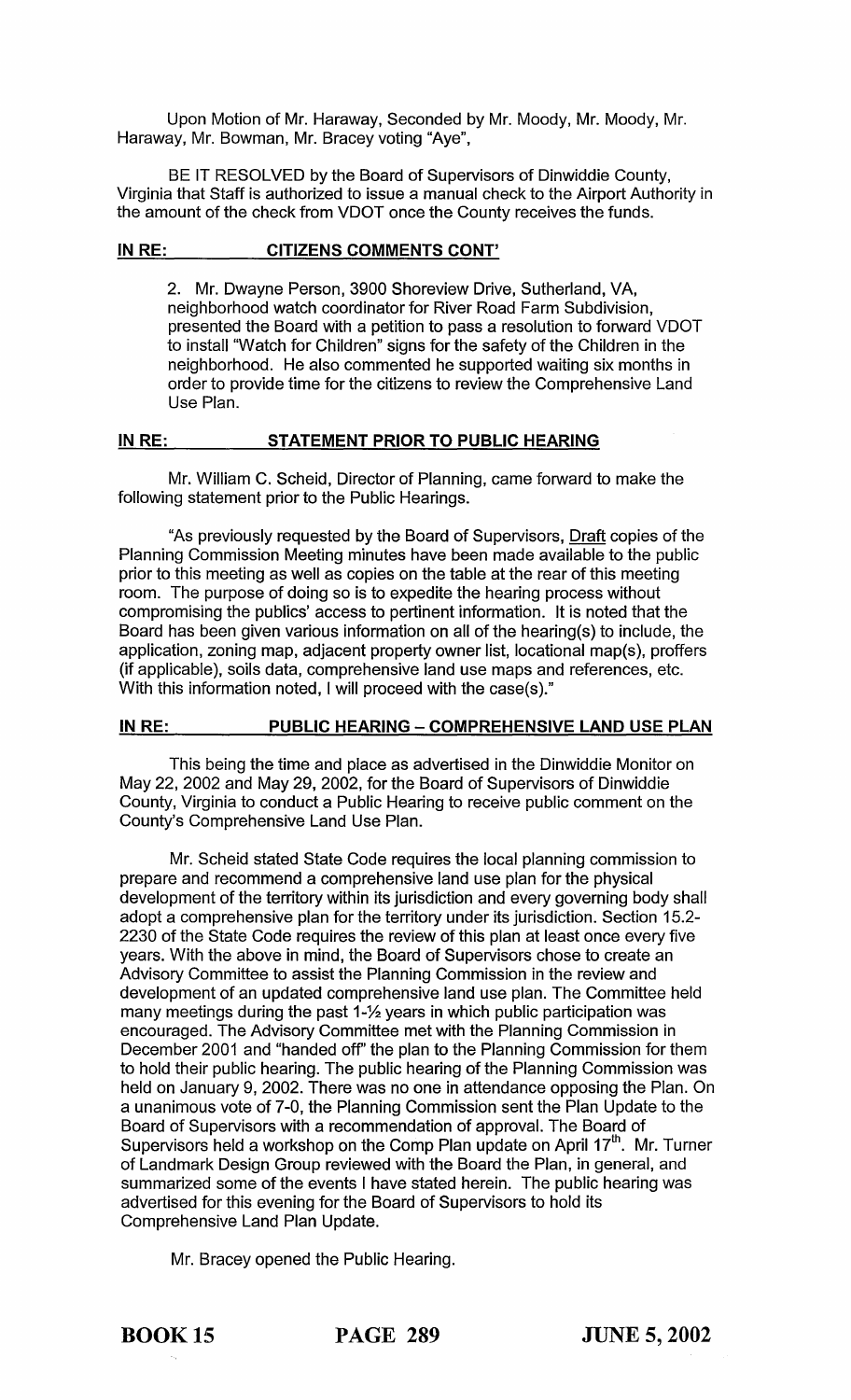Mrs. Barefoot requested that the Board make available copies of the Plan to allow Citizens an opportunity to read it over and then hold meetings in each district to allow them to ask questions and clarify issues they may have about the Plan. She also requested that the Board wait six months before adopting the Comprehensive Land Use Plan.

The following Citizens supported the six months waiting period:

- 1. Michael Bratschi, 23500 Cutbank Road, McKenney, VA
- 2. Dwayne Person, 3900 Shoreview Drive, Sutherland, VA
- 3. Geri Barefoot, 7411 Frontage Road, Petersburg, VA,
- 4. Edward H. Williams, 23515 Cox Road, Petersburg, VA
- 5. Merry F. Williams, 23515 Cox Road, Petersburg, VA
- 6. Glenn Stevens, 24620 Smith Grove Road, Petersburg, VA
- 7. Cynthia Marshall, Wilkinson Road, DeWitt, VA
- 8. Julia Benner, 20214 Ann Road, Sutherland, VA
- 9. Odessa Winfield, 20201 Harris Drive, Sutherland, VA
- 10. Arthur Goodwyn, 7104 Boydton Plank Road, Petersburg, VA

Mr. Bracey closed the Public Hearing.

r------\ " J

> Mr. Bowman made a motion to table the hearing for six months and set up some meetings at the Eastside Community Enhancement Center so citizens could have the opportunity to ask questions about the plan.

> Mr. Dean McCray, Chairman of the Planning Commission and member of the Advisory Committee, came forward stating the committee had numerous meetings with groups and citizens. I feel it is a good plan and so does a great number of other people. However, if the citizens wanted additional meetings held, he would have no problem being a part of them.

Mr. Moody stated he felt a couple of months would allow a sufficient period of time to delay the plan; but six months is too long.

Mr. Bracey asked Ms. Barefoot if there was a particular area or reason that she had a problem with the Plan. She responded the more she read the draft plan the more the whole document confused her. Mr. Bracey commented he didn't feel the Plan should be held up six months for review. He felt four months was reasonable.

Mr. Bracey asked Mr. Turner if he would find out how long and how much it would cost for a copy of the Plan and let the Planning Department know. Mr. Bracey asked the Citizens who were interested in purchasing a copy of the Plan to sign the sheet and they would be called when we found out what the costs would be. He stated the Planning Department and Planning Commission could set up workshops for each district to meet with the citizens to discuss the draft plan after the copies come in.

Mr. Bowman withdrew his former motion.

Upon Motion of Mr. Bowman, Seconded by Mr. Haraway, Mr. Moody, Mr. Haraway, Mr. Bowman, Mr. Bracey voting "Aye", the Comprehensive Land Use Plan is tabled for four months to allow the Citizens time to receive copies of the plan and then set up meetings to be held in each district or combined districts.

#### IN RE: PUBLIC HEARING - C-02-2 - L. F. HARRISON -CONDITIONAL USE PERMIT

This being the time and place as advertised in the Dinwiddie Monitor on May 22, 2002 and May 29, 2002, for the Board of Supervisors of Dinwiddie County, Virginia to conduct a Public Hearing to receive public comment on a

BOOK 15 PAGE 289 JUNE 5, 2002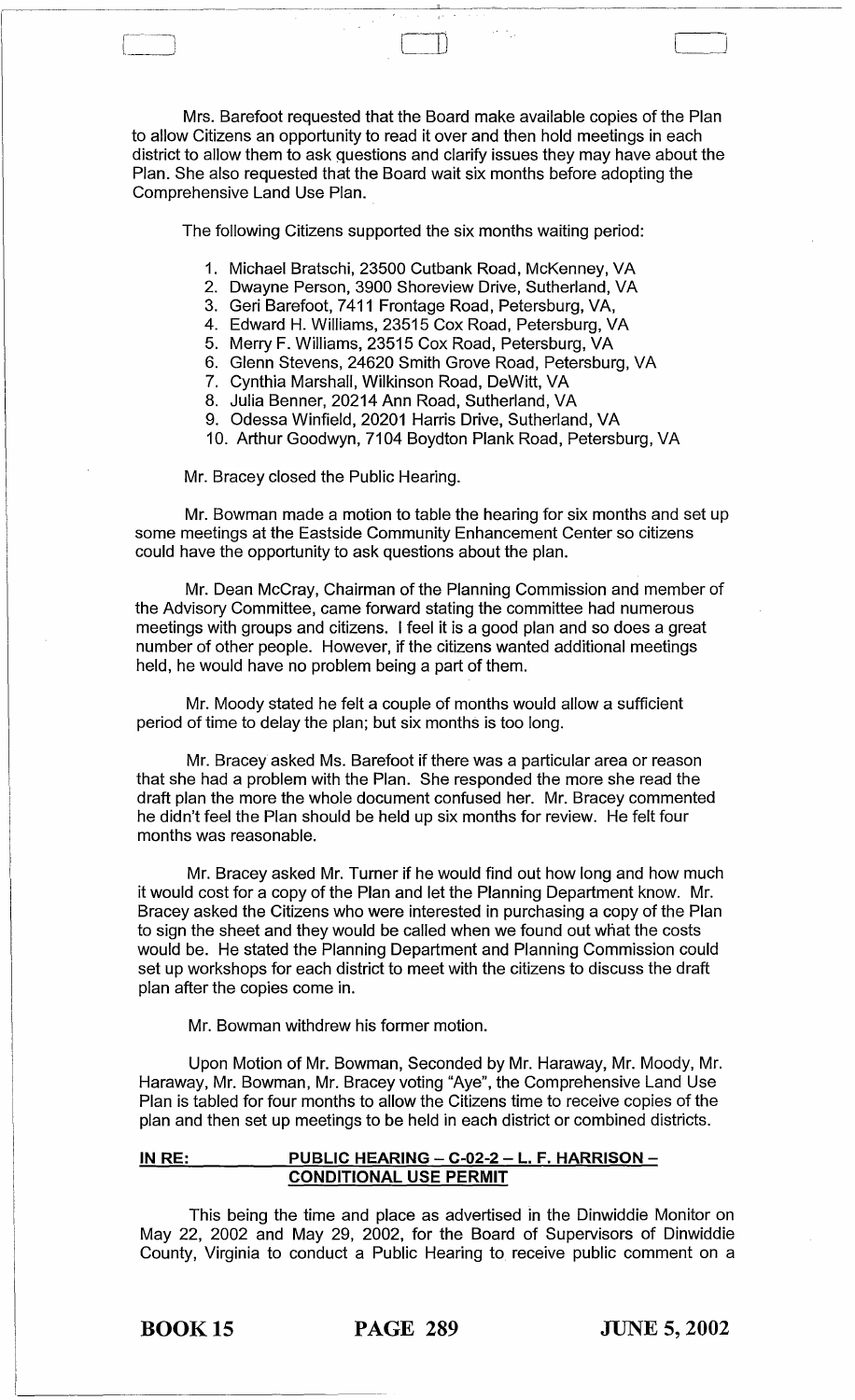request from Mr. L. F. Harrison, Jr., who is seeking a conditional use permit to establish a cabinet shop at 5906 Boydton Plank Road.

Mr. Scheid read excerpts from the following Summary Staff Report on C-02-2:

# **Planning Summary Report**

File: C-02-2 Applicant: L. F. Harrison, Jr. Property Address: 5906 Boydton Plank Road

The applicant, Mr. L. F. Harrison, Jr., is seeking a conditional use permit to establish a cabinet shop at 5906 Boydton Plank Road. The property is designated as tax map/parcel 21-113A by the Commissioner of the Revenue's office and is located in the southwest corner of the intersection of Boydton Plank Road (Rt. 1) and Hofheimer Way. The Board of Supervisors rezoned the property to Business, general B-2 on September 4, 1996 in anticipation of a day care center being established. The property is located within the urban planning boundary as defined by the County's comprehensive land use plan. No citizens appeared in support of, or opposition to, the request. Upon a vote of 7-0, the Planning Commission recommended approval with conditions to the Board of **Supervisors** 

- 1. Landscaping shall be provided and maintained within areas between adjacent residential properties and Route 1. The landscaping plan shall be submitted to the Planning Department for review and approval. The plan must be implemented prior to issuance of a certificate of occupancy;
- 2. Exterior lighting shall be located and directed such as to illuminate the area of the cabinet shop and not be directed toward adjacent properties;
- 3. A commercial entrance permit shall be obtained from VDOT if, at anytime, entrance to the property is accessed off Route 1 as opposed to Hofheimer Way;
- 4. The driveway entrance and parking area shall be asphalt and be constructed to County standards; and
- 5. The cabinet shop shall be a one- (1) story structure.

Mr. Bracey opened the Public Hearing.

No one spoke for or in opposition to the rezoning request.

Mr. Bracey closed Public Hearing C-02-1.

Mr. Moody stated, be it resolved, that in order to assure compliance with Virginia Code Section 15.2-2286(A)(7) it is stated that the public purpose for which this Resolution is initiated is to fulfill the requirements of public necessity, convenience, general welfare and good zoning practice, I move that rezoning case C-02-1 be approved with the conditions recommended by the Planning Commission.

The motion was seconded by Mr. Haraway, Mr. Moody, Mr. Haraway, Mr. Bowman, Mr. Bracey voting "Aye",

BE IT RESOLVED by the Board of Supervisors of Dinwiddie County, Virginia that rezoning request C-02-1, as stated above, is hereby approved, with the conditions recommended by the Planning Commission.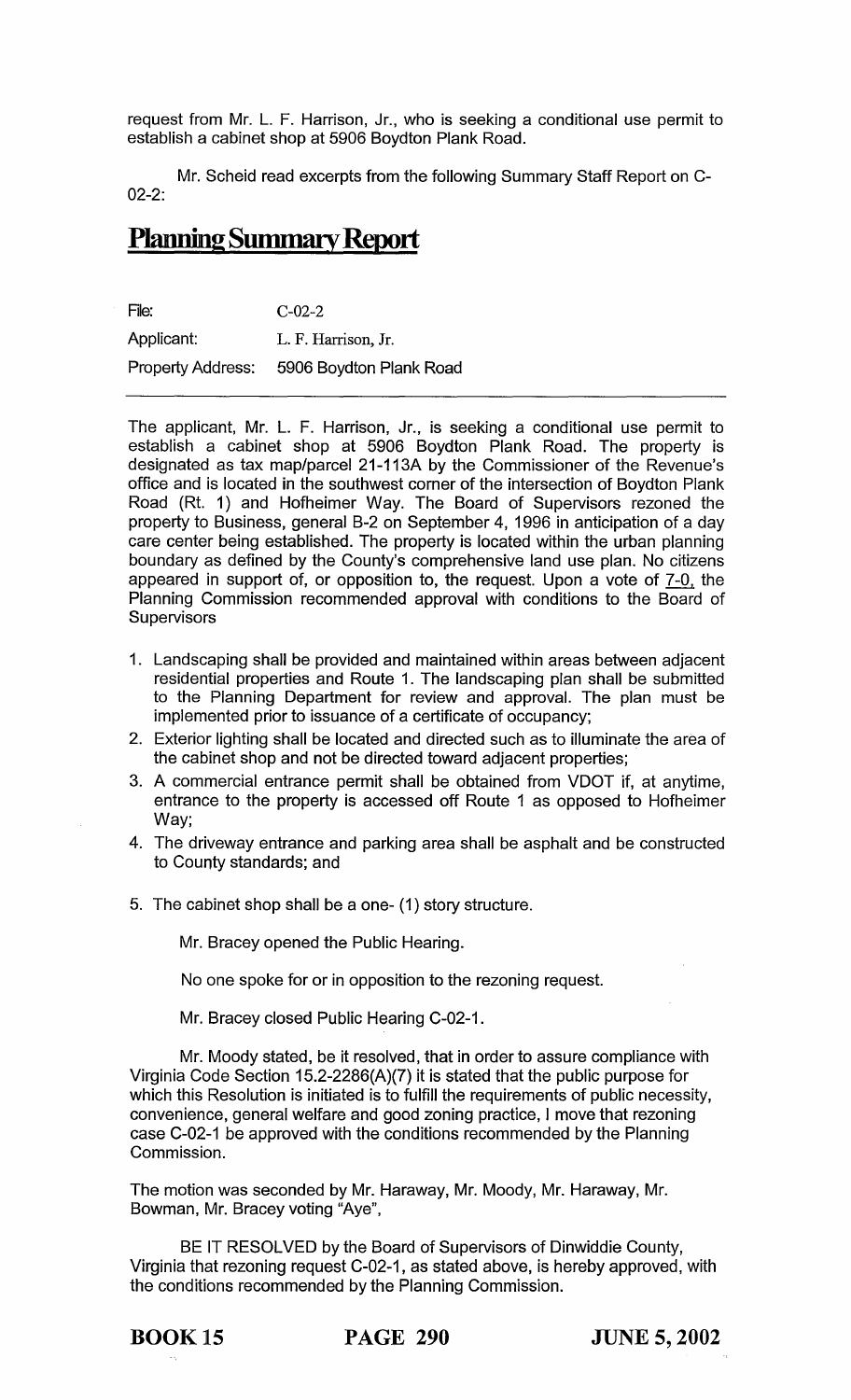#### IN RE: PUBLIC HEARING - P-02-1 - RANDOLPH H. HERRING -REZONING REQUEST

This being the time and place as advertised in the Dinwiddie Monitor on May 22, 2002 and May 29, 2002, for the Board of Supervisors of Dinwiddie County, Virginia to conduct a Public Hearing to receive public comment for a rezoning application submitted by Mr. Randolph Herring.

Mr. Scheid read excerpts from the following Summary Staff Report on P-02-1:

# Planning Summary Report

File: P-02-1

Applicant: Randolph H. Herring

Property Address: Hamilton Arms Road

The applicant, Mr. Randolph H. Herring, is seeking a rezoning from Business, General B-2 to Agricultural, General A-2 of a 6.1-acre parcel of land that was recently subdivided from land parcel 69-57A. The original tract of land contained 11.3 acres. The tract under consideration is located to the rear of Mr. Herring's property located at 16001 Hamilton Arms Road in DeWitt. The County's comprehensive land use plan designates this area as rural conservation. No citizen appeared in support of, or opposition to, the request. Upon a vote of 7-0, the Planning Commission recommended approval to the Board of Supervisors.

Mr. Bracey opened the Public Hearing.

No one spoke for or in opposition to the rezoning request.

Mr. Bracey closed the Public Hearing.

Mr. Bracey called for a Motion.

Mr. Haraway stated, be it resolved, that in order to assure compliance with Virginia Code Section 15.2-2286(A)(7) it is stated that the public purpose for which this Resolution is initiated is to fulfill the requirements of public necessity, convenience, general welfare and good zoning practice, I move that rezoning case P-02-1 be approved.

The motion was seconded by Mr. Moody, Mr. Moody, Mr. Haraway, Mr. Bowman, Mr. Bracey voting "Aye",

BE IT RESOLVED by the Board of Supervisors of Dinwiddie County, Virginia that rezoning request P-02-1, as stated above, is hereby approved.

### IN RE: RECESS

Mr. Bracey called for a recess at 8:56 P.M. The meeting reconvened at 9:07 P.M.

#### IN RE: PUBLIC HEARING - A-02-2 - FEE FOR PROCESSING PERSONS TO JAIL

This being the time and place as advertised in the Dinwiddie Monitor on May 22, 2002 and May 29, 2002, for the Board of Supervisors of Dinwiddie County, Virginia to conduct a Public Hearing to receive public comment on an amendment to Chapter 15 of the Code of Dinwiddie County to establish a processing fee of Twenty-Five Dollars (\$25) for persons admitted into the jail.

The County Administrator stated this ordinance is to authorize additional fees to defray the costs of processing arrested persons into the Dinwiddie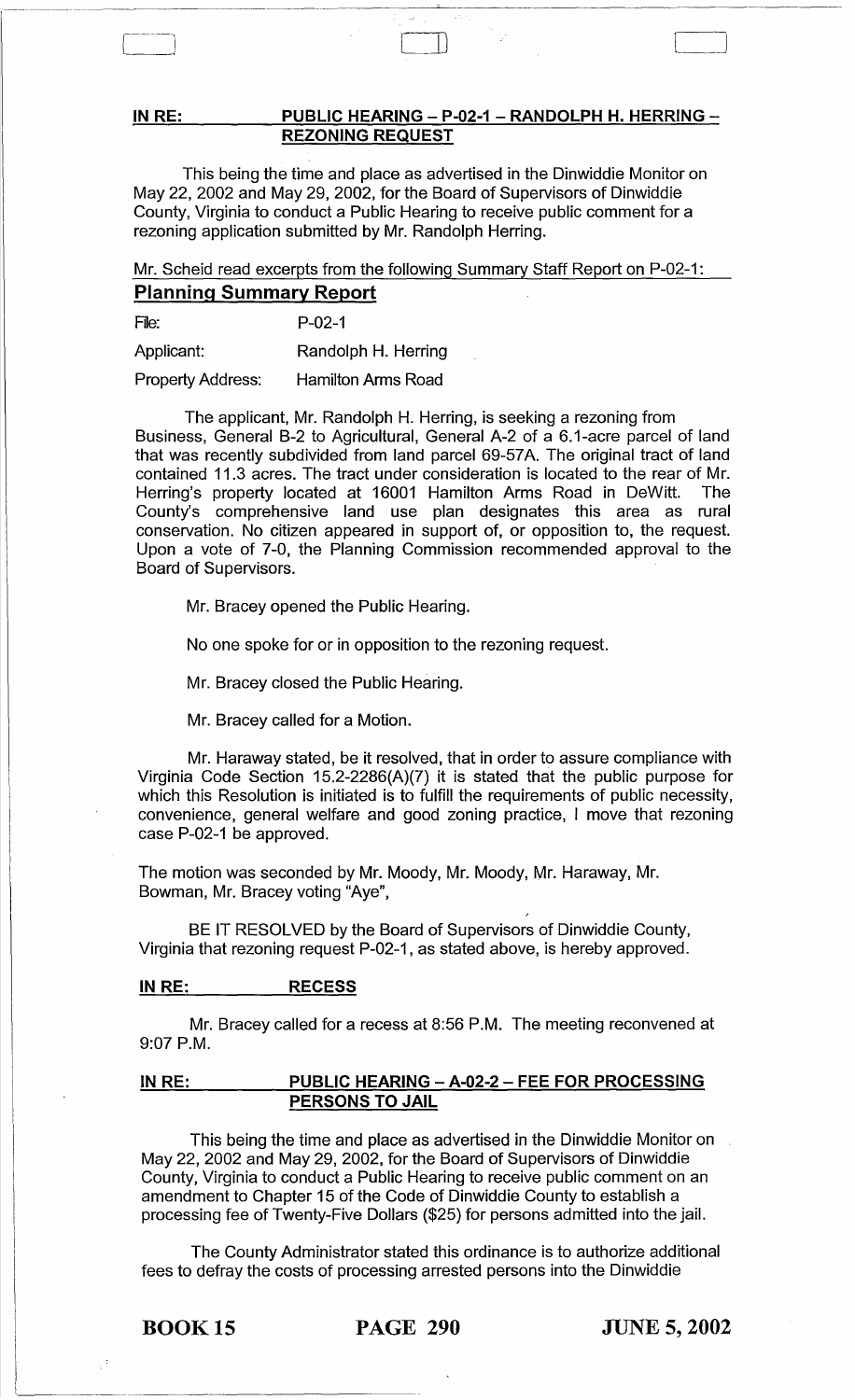county Jail. The public hearing will be held tonight; but the Board can take no action until June 19, 2002 because there are fees involved, which require a waiting period.

Mr. Bracey stated this is a Public Hearing and asked if any citizens wished to speak for or against A-02-2.

1. Mr. Michael Bratschi spoke in opposition of the amendment.

Mr. Bracey closed the Public Hearing for A-02-2.

#### **IN RE: PUBLIC HEARING - A-02-3 AMENDMENT - COURTHOUSE SECURITY FEE**

This being the time and place as advertised in the Dinwiddie Monitor on May 22,2002 and May 29,2002, for the Board of Supervisors of Dinwiddie County, Virginia to conduct a Public Hearing to receive public comment on an amendment to the Code of Dinwiddie County to impose a Five Dollar (\$5.00) fee on those convicted in General District or Circuit Court to assist with the funding of courthouse security as authorized by the General Assembly.

The County Administrator stated the ordinance is to authorize additional cost in criminal and traffic cases for the funding of Courthouse security personnel. The public hearing will be held tonight; but the Board can take no action until June 19, 2002 because there are fees involved, which require a waiting period.

Mr. Bracey stated this is a Public Hearing and asked if any citizens wished to speak for or against A-02-3.

1. Mr. Michael Bratschi spoke in opposition of the amendment.

Mr. Bracey closed the Public Hearing for A-02-3.

#### **IN RE: PUBLIC HEARING - A-02-4 - TRAFFIC LAWS - RECODIFICATION**

This being the time and place as advertised in the Dinwiddie Monitor on May 22, 2002 and May 29, 2002, for the Board of Supervisors of Dinwiddie County, Virginia to conduct a Public Hearing on an ordinance amending Sections 14-3 and 14-4 of the Dinwiddie County Code to incorporate provisions of state law related to the control of traffic and to driving under the influence of alcohol or other intoxicants.

Mrs. Ralph stated this is an amendment to the ordinance amending Sections 14-3 and 14-4 of the Dinwiddie County Code to incorporate provisions of State Law related to the control of traffic and to driving under the influence of alcohol or other intoxicants. This is a yearly revision to coincide with the action taken by the General Assembly amending certain sections. It was pointed out that the amendment had been drafted by the County Attorney and was enclosed in the Board's packet.

This being a Public Hearing Mr. Bracey opened the floor for citizen comments.

1. Mr. Michael Bratschi supported this amendment.

Mr. Bracey closed the Public Hearing on A-02-4.

Upon Motion of Mr. Haraway, Seconded by Mr. Moody, Mr. Moody, Mr. Haraway, Mr. Bowman, Mr. Bracey, voting "Aye",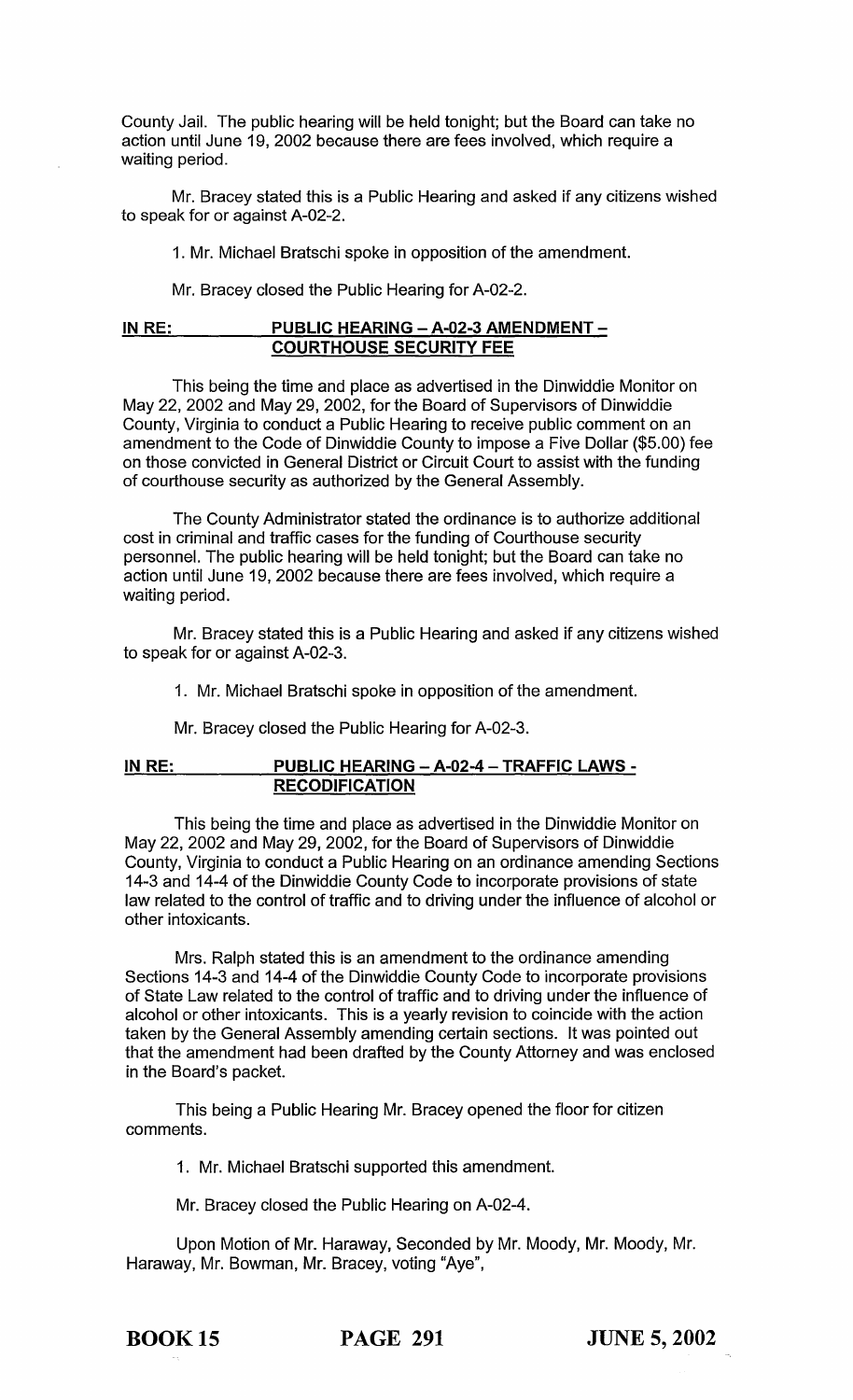WHEREAS, Section 46.2-1313 of the Code of Virginia 1950, as amended, authorizes the incorporation of provisions of state law into local ordinances; and

1---; II)

WHEREAS, the Board of Supervisors of Dinwiddie County, Virginia deems it in the best interest of the County to effectively incorporate such provisions of state law into Dinwiddie County Code Sections 14-3 and 14-4 to reflect the County's adoption of such statutes;

NOW, THEREFORE, BE IT ORDAINED by the Board of Supervisors of Dinwiddie County, Virginia that Sections 14-3 and 14-4 of the Dinwiddie County Code should be amended as follows:

#### Sec. 14-3 Adoption of state law as to motor vehicles and traffic and driving under the influence of alcohol or drugs.

1. Pursuant to the authority of Section of 46.2-1313 of the Code of Virginia, all of the provisions and requirements of the laws of the Commonwealth contained in Title 46.2 and in Article 2 (Section 18.2-266 et seq.) of Chapter 7, Title 18.2 of the Code of Virginia, as amended except those provisions and requirements which, by their nature, can have no application to or within the County, and except those provisions of law which may not be adopted or incorporated, are hereby adopted and incorporated mutates mutandis in this Ordinance by reference and made a part of this Chapter as fully as though set out herein and are herein and hereby applicable within Dinwiddie County.

- 2. References to "highways of the state" contained in such provisions and requirements adopted by this Section shall be deemed to refer to the streets, highways, and other public ways within the County.
- 3. The provisions and requirements referred to the subsection (a) of this Section are hereby adopted, mutates mutandis and made a part of this Section as fully as though set forth at length herein, and it shall be unlawful for any person within the County to violate, or fail, neglect, or refuse to comply with, any such provision or requirement; provided, however, that, in no event shall the penalty imposed for the violation of any such provision or requirement exceed the penalty imposed for a similar offense under the state law hereby adopted.

Sec. 14-4. Adoption of state law as to the operation of motor vehicles.

Pursuant to the authority of Section of 46.2-1313 of the Code of Virginia, the following provisions and requirements of Title 46.2 of the Code of Virginia, as amended, are hereby adopted and made a part of this chapter as fully as though set out therein and are hereby applicable within Dinwiddie County: sections 46.2-100,46.2-103,46.2-300 to 46.2-302,46.2-341.1 to 46.2-341.34, and 46.2- 800 through 46.2-946.

This Ordinance shall become effective immediately.

#### IN RE: COUNTY ADMINISTRATOR COMMENTS

1. Mrs. Ralph commented the Governor is authorizing Friday July  $5^{\text{th}}$  as a holiday in addition to July  $4<sup>th</sup>$ . She stated she wanted them to be aware of the extra day and that it was the County's policy to grant the holidays authorized by the State. There was no comment from the Board members.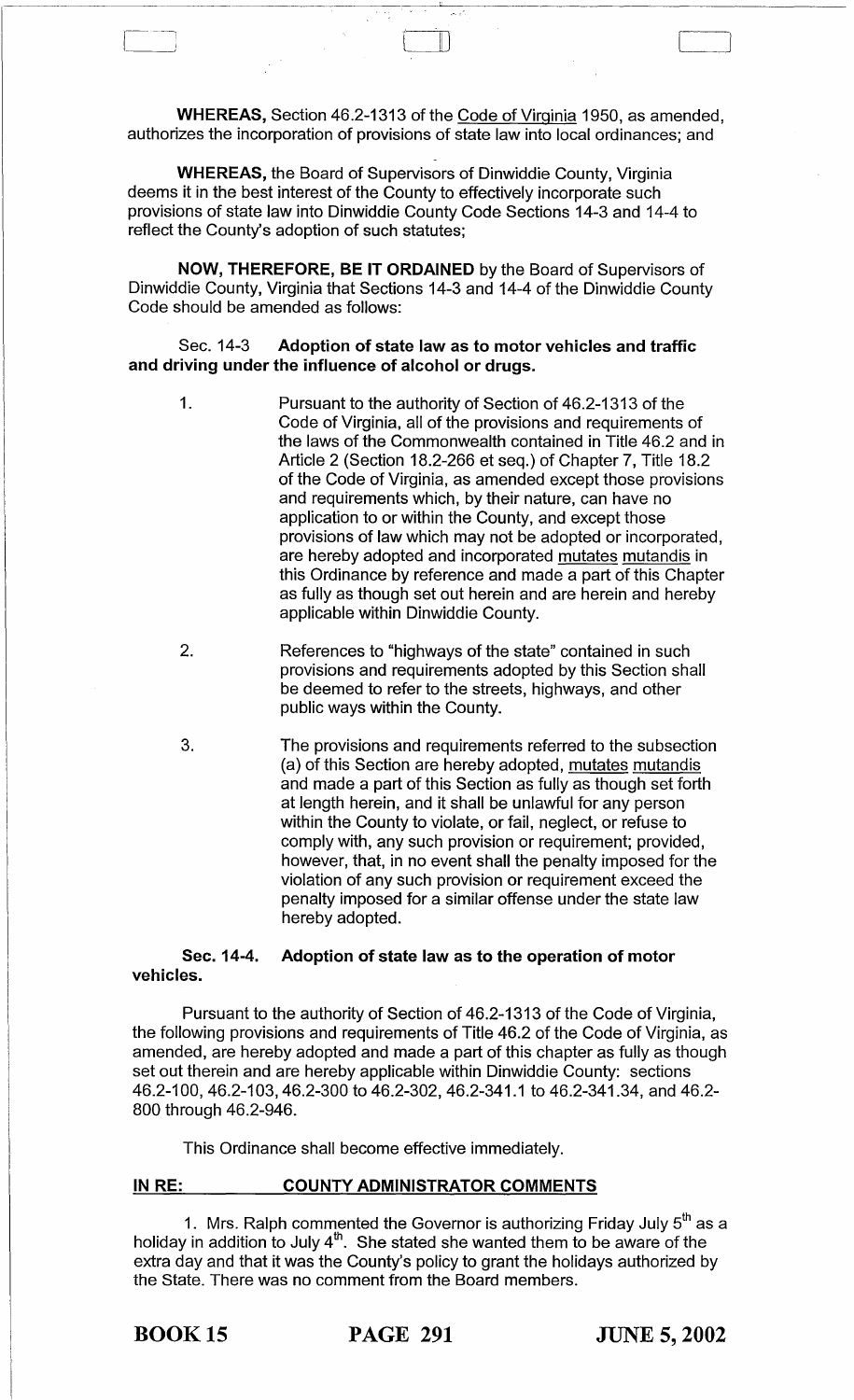### IN RE: RESOLUTION AUTHORIZING COMPETITIVE NEGOTIATION FOR RADIO SYSTEM ENGINEERING **SERVICES**

The County Administrator commented we are ready to advertise the RFP for the consultant to assist us with the specifications for the E911 Public Safety Radio System. A resolution is required when the method of competitive negotiation is used.

Upon Motion of Mr. Moody, Seconded by Mr. Bowman, Mr. Moody, Mr. Haraway, Mr. Bowman, Mr. Bracey voting "Aye",

WHEREAS, the Board of Supervisors of Dinwiddie County (the "Board") wishes to receive proposals from qualified vendors for services to assist in the design and/or review of a countywide E911 Public Safety radio system and further to negotiate specific contractual terms and conditions favorable to design and/or review of a countywide E911 Public Safety radio<br>further to negotiate specific contractual terms and conditions fa<br>Dinwiddie County (the "County"); and

WHEREAS, Section 11-41 of the Virginia Public Procurement Act provides that goods and services may be procured by competitive negotiation upon a determination in writing that competitive sealed bidding is not advantageous to the public; and

WHEREAS, the county has made this determination based on the following reasons:

- 1. Time is of the essence.
- 2. These are personal competitive services where Dinwiddie County will get the best value if it procures these services thru competitive negotiation.

NOW THEREFORE BE IT RESOLVED by the Board of Supervisors of Dinwiddie County, Virginia:

- 1. Staff is authorized to issue on behalf of the County a written request for proposals for radio system engineering services;
- 2. This Resolution shall constitute a written determination that competitive sealed bidding is not advantageous to the public for the reasons stated above.
- 3. This resolution shall be effective as of June 5, 2002.

#### IN RE: HEALTH DEPARTMENT FEES

2. The Health Department will be initiating a fee beginning July 1, 2202 for all the permits/services they now provide. This would include approvals for Special Entertainment Permits, testing of water samples, etc. At this time, no fee schedule has been established. This will have the greatest impact on us with the sampling required on the jail well.

## IN RE: AUTHORIZATION TO ADVERTISE INMATE WORKFORCE **ORDINANCE**

The County Administrator stated a draft ordinance to establish an inmate work force in the County was enclosed in your packets. The Sheriff is working with the judges and feels if this ordinance is put in place, they can provide the manpower and equipment to put it into effect. She asked for authorization to advertise the ordinance for a public hearing to be held July 3,2002.

BOOK 15 PAGE 292 JUNE 5, 2002